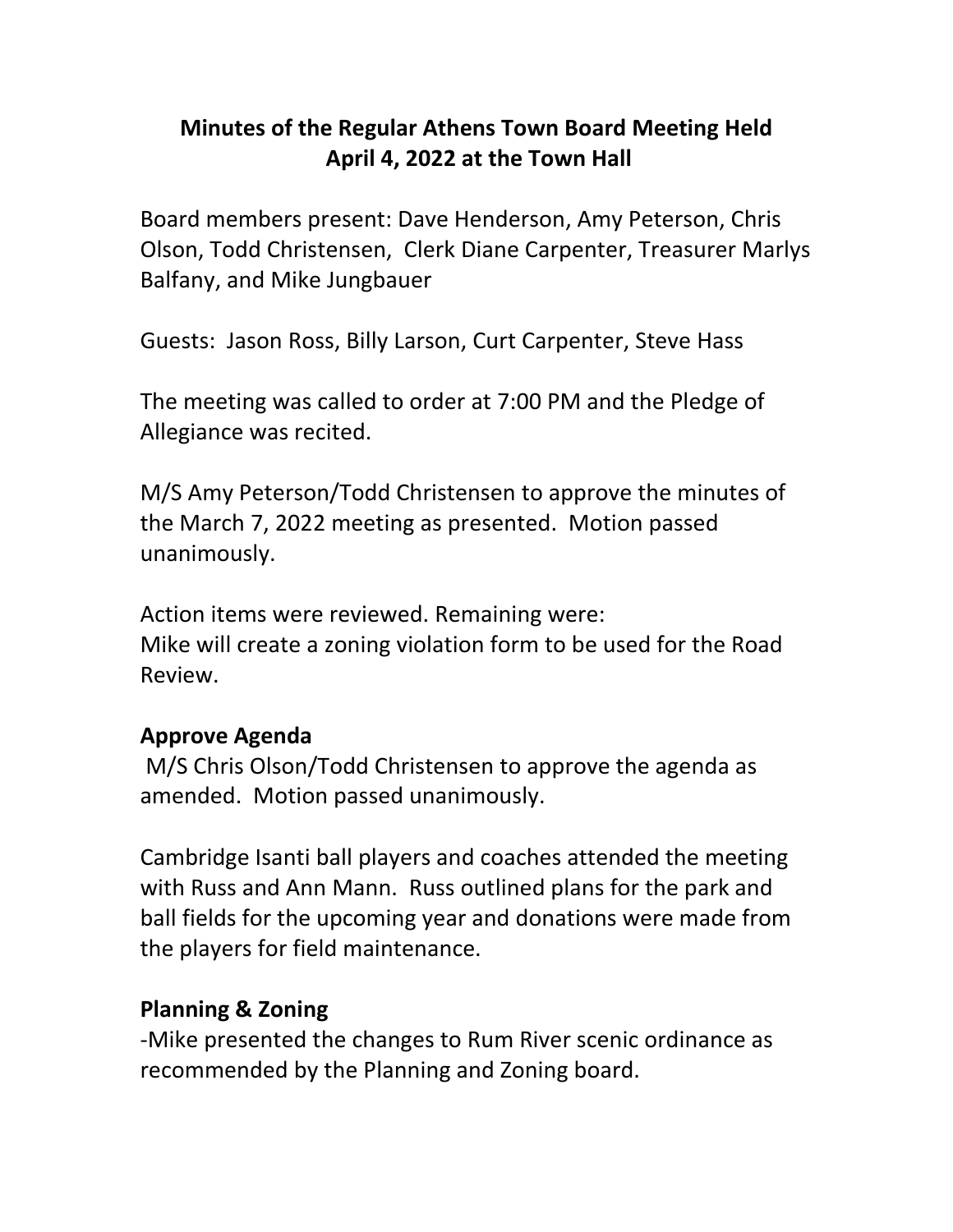M/S to approve Ordinance 2022-01 for the Rum River scenic ordinance. Motion passed with Amy Peterson abstaining. M/S to approve Resolution 2022-01 to publish a summary of the above ordinance. Motion passed with Amy Peterson abstaining. M/S to approve Ordinance 2022-02 relating to the Shoreland District. Motion passed with Amy Peterson abstaining.

- Zoning violations

 Charles Gottwaldt-24941 Shanandoah- farm animals and junk John Straight 25788 Durant- junk, shipping containers, setback from road

24510 Ulysses St NE Outside storage violations

 Eilas Giller 4698 269th Ave NE commercial business, noise complaints, no permit.

-We are unable to get parts for the printer in the office.

A motion was made, but no second obtained to purchase a new printer. More research is needed for a decision to be made.

Dave Henderson gave a county update.

## **Roads**

-Grader is good, tires are nice.

-Larch and other areas need gravel.

M/S Chris Olson/Amy Peterson to approve up to 12,000.00 for

gravel. Motion passed unanimously.

-Tree trimming will be needed this year.

M/S Chris Olson/Amy Peterson to approve up to 15,000.00 for tree trimming. Motion passed unanimously.

-We still have not received a price for chloride for this year.

-Hass has a small price increase this year.

M/S Amy Peterson/Chris Olson to approve Hass Road

Maintenance Contract. Motion passed unanimously.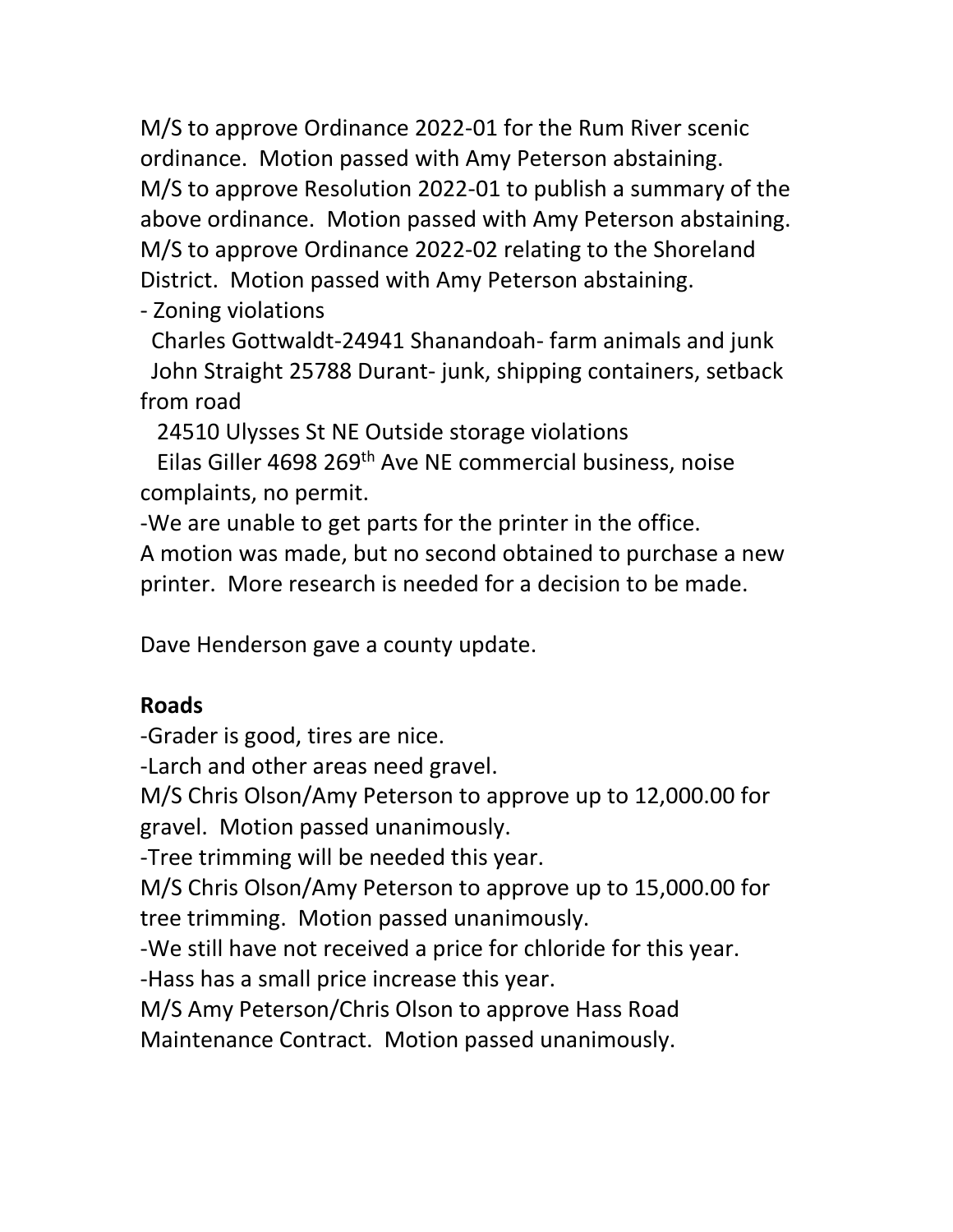-A resolution from the City of Isanti was presented regarding road maintenance on Polk. Todd will clarify as parts of it were unclear and need better wording.

-The Road Review is scheduled for April 25, leaving the town hall at 5:30.

-Jason Ross will pick up trash on 249<sup>th</sup> that was reported to Maryls.

-Chris is looking for better pricing for the street sign project.

## **Fire**

-Amy gave current statistics on runs etc for Athens township. We have an average response time of 6 minutes, and the district average is 8 minutes.

#### **Parks**

-The budget for the picnic in September is 2000.00.

-Please get newsletter articles to Amy.

-Amy presented a new contract for town hall rental. Dave Henderson wants charges for nonprofits removed and other language was adjusted.

M/S Amy Peterson/Todd Christensen to approve the new agreement with recommended changes. Motion passed unanimously.

-The road at Anderson Park needs to be repaired.

# **Clerk's Report**

- The Road Review has been posted and published.

-The Board of Review meeting will be held on April 18<sup>th</sup> at 7 PM at the townhall with the Isanti County Assessor. It has been posted and published.

-Diane contacted MAT regarding a resolution for redistricting. Resolution passed with a 4-0 vote and was submitted to the Isanti County Auditor's office.